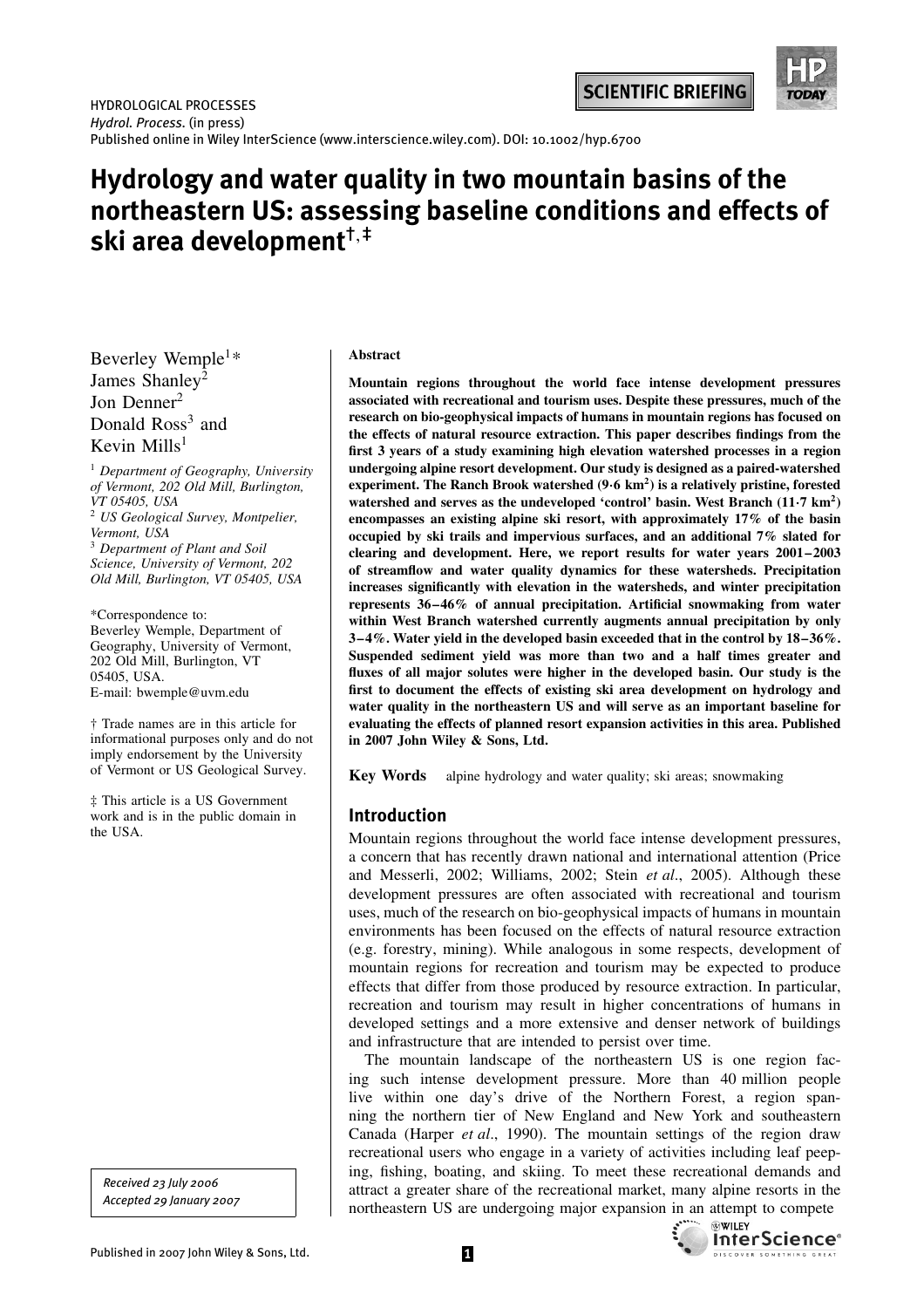



Figure 1. West Branch and Ranch Brook watersheds with locations of gauging and precipitation monitoring stations. USGS precipitation gauge is on the roof of the West Branch gauging station and not shown as a separate symbol on the map. The inset map shows the extent of development in ski trails (stippled pattern) and roads and parking lots (shaded grey) in the West Branch basin

with Rocky Mountain and European destinations. Expansion activities include the development of slope-side villages, expansion of trail networks, enhancing artificial snowmaking capacity to provide reliable snow cover and extend the ski season, and a diversification into fourseason resorts through development of golf courses, water parks, and other non-winter sporting activities.

The body of scientific literature in the US on the effects of alpine ski area operations on watershed processes is sparse and drawn largely from a few studies conducted in the western states (Shanley and Wemple, 2002). A series of studies in the southern Rocky Mountains documented minimal impacts of ski area operations on bacteriological water quality, elevated levels of heavy metals, elevated levels of dissolved ions, and

some impacts on the aquatic macroinvertebrate community (Gosz, 1977; Moore *et al*., 1978; White *et al*., 1978; Molles and Gosz, 1980). Studies in Colorado have estimated consumptive losses from man-made snowmaking that range from 13–37% of water used for snowmaking, but the authors caution that consumptive losses would be considerably less in more humid areas such as the eastern USA (Eisel *et al*., 1988, 1990). Several studies have attempted to understand how compaction of snow by trail grooming at ski areas influences snowpack depth, snow water content, and melt rates at ski areas in the western US (Grady, 1982; Kattelmann, 1985) and in New England (Chase, 1984). Recent explorations are probing the implications of acid rock drainage on the growth potential of western US ski resorts (Todd *et al*., 2003). We are aware of only one peer-reviewed scientific study aimed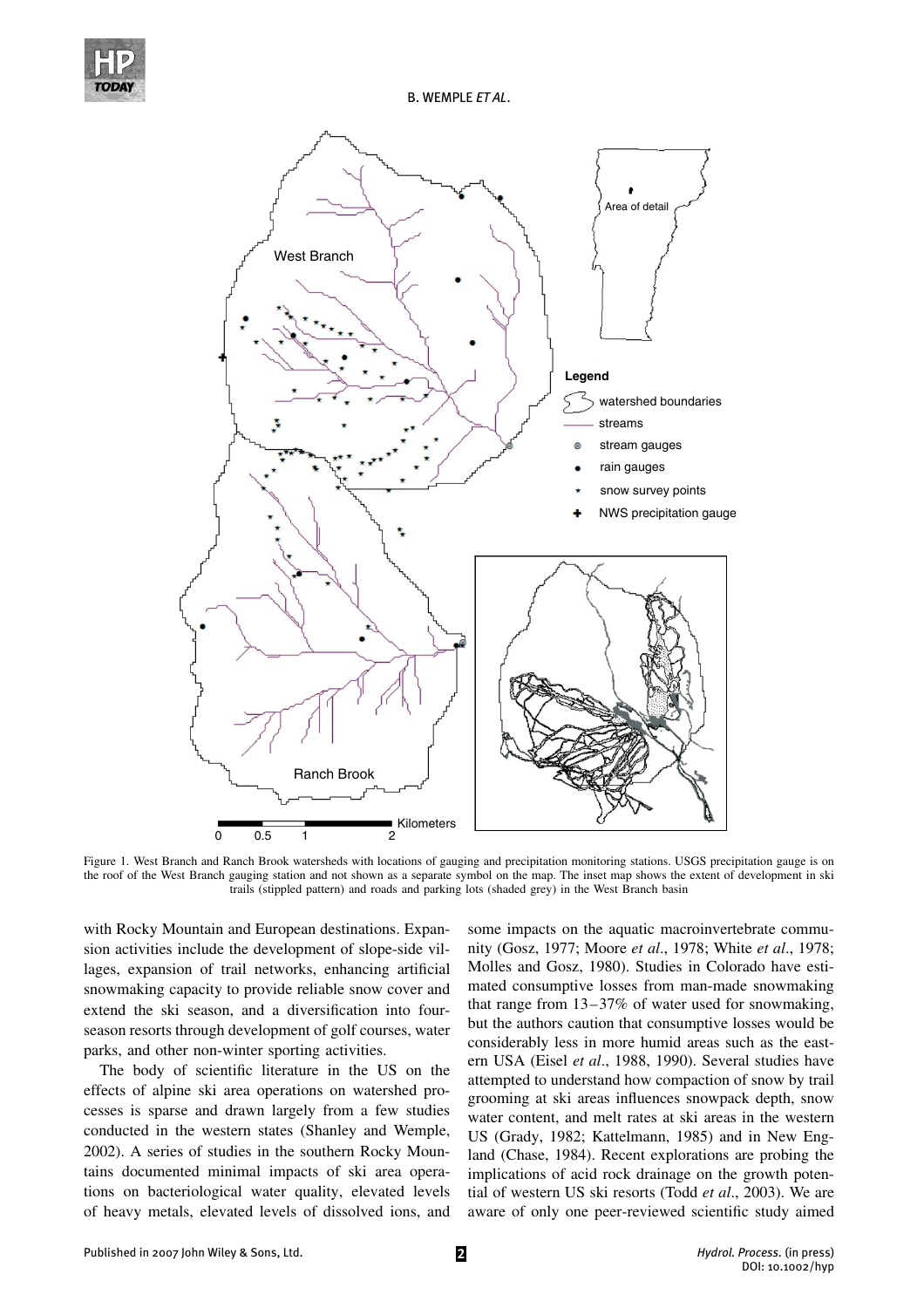

at evaluating the effects of ski area operations on watershed hydrology and water quality in the northeastern US This study is based on strip cutting at the Hubbard Brook Experimental Forest as an analog for ski trail development (Hornbeck and Stuart, 1976). The authors suggest that only modest changes in streamflow and water quality might occur from ski areas, though they acknowledge distinct differences between the strip cutting example and alpine ski area development.

At least four factors associated with ski area development may lead to effects on watershed processes that are distinct from those associated with traditional forest management practices. First, forest clearings created for ski trails are oriented along gravitational flow paths, enhancing the potential for efficient down slope routing of water, solutes and particulates. Second, forest clearings for ski trails are intended to persist over time and represent a relatively permanent alteration of the forest landscape. Third, certain activities associated with ski area development, particularly artificial snowmaking, are not present in traditional forest management operations. Finally, other practices, including creation of impervious surfaces and development of drainage infrastructure are more extensive than those associated with traditional forest management practices.

Here, we report findings for water years (WY) 2001–2003 of a study examining high elevation watershed processes in a region undergoing alpine resort development. Our study is designed as a paired watershed experiment, encompassing two adjacent watersheds on the eastern slope of Mt Mansfield, Vermont's highest peak. Our goals include documenting the hydrologic and biogeochemical behaviour of these high-elevation watersheds and the effects of current resort development. Our observations will also provide baseline data to examine future development in one of the watersheds and to validate hydrologic models of development effects.

## **Approach**

## *Study area*

The study area includes the West Branch  $(11.7 \text{ km}^2)$  and Ranch Brook  $(9.6 \text{ km}^2)$  watersheds on the eastern slope of Mt Mansfield, in north-central Vermont (Figure 1). The basins are adjacent and similar in size, shape, aspect and drainage patterns. Elevation ranges from 415 to 1340 m in the West Branch basin and from 335 to 1173 m in the Ranch Brook basin (Figure 2). The bedrock geology of both basins is quartz-muscovite-chlorite and gneiss of the Fayston and Hazens Notch formations (Christman, 1959; Thompson and Thompson, 1998). Roughly 87% of the West Branch basin falls within the Hazens Notch formation, which also includes a rusty weathered quartz-muscovite-chlorite-pyrite schist member. Soils are all Spodosols developed on glacial till, characterized as coarse-loamy to fine sandy loams, and moderately stony with rock fragments ranging from pebbles to cobbles and comprising 0–35% of the profile (Babcock, 1981; Allen,

1989). Soils are dominated by the Londonderry and Stratton series (20–40 cm depth to bedrock) at upper elevations, Tunbridge and Lyman series (40–50 cm depth to bedrock) at elevations roughly between 500 and 900 m, and the Marlow and Colton-Duxbury series (typically 150 cm depth to bedrock) at elevations below 600 m. These lower-elevation soils have a layer of dense basal till (Cd horizon) below a B horizon (typically near 70 cm). All soil units within the watersheds are characterized as well drained with moderate to moderately high permeability, although drainage in the basal till of the low-elevation soils is moderately slow. Full descriptions of each soil series are given by the Natural Resource Conservation Service (http://ortho.ftw.nrcs.usda.gov/cgibin/osd/osdnamequery.cgi).

Climate and vegetation within the study area is typical of the mixed northern hardwood coniferous forests of the region. On average, annual precipitation is relatively evenly distributed throughout the year. Snow at the highest elevations begins in late October to early November in most years, and a seasonal snowpack typically covers the entire basins beginning in December. Snowmelt typically occurs from mid-March through late May. The forest is comprised of northern hardwood species, including sugar maple (*Acer Saccharum*), beech (*Fagus grandifolia*), yellow birch (*Betula alleghaniensis*), red maple (*Acer rubrum*) and paper birch (*Betula papyrifera*), at elevations below 750 m, giving way to conifers, including red spruce (*Picea rubens*) and balsam fir (*Abies balsamea*), at higher elevations.

Ranch Brook is a relatively pristine, forested watershed and is managed by the Vermont Agency of Natural Resources for research purposes. It contains a network of cross country ski trails operated by a commercial centre. Approximately 1% of the basin is non-forested as trails, access roads, and exposed bedrock outcrops. The West Branch watershed encompasses an existing alpine ski resort, with approximately 17% of the basin occupied by trails, roads, impervious surfaces, and bedrock outcrops. The resort has received approval for an expansion



Figure 2. Basin hypsometric curves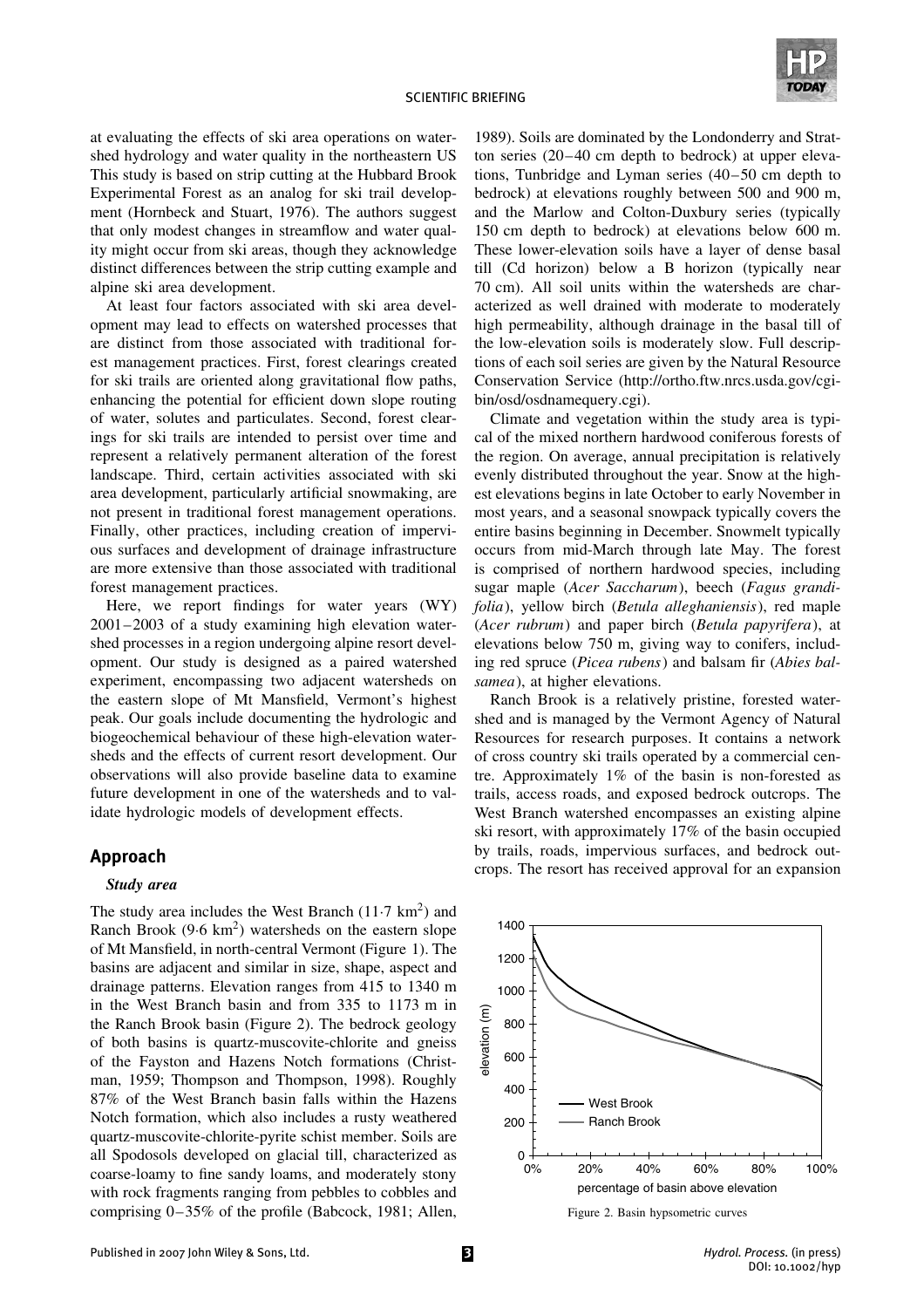

that will include development of a base village (condominiums, shops and restaurants), mountainside vacation homes, new clearings for ski trails and a golf course, construction of a new water storage pond, and extension of snowmaking coverage to 100% of all ski trails. After the expansion, cleared and impervious areas will cover approximately 24% of the basin. Ground breaking for construction of the new base village began in the summer of 2003.

## *Field measurements and sampling*

Our measurement program began in October 2000 with the installation of gauging stations for continuous monitoring of stream flow (Table I). At each site, stage is measured by a pressure transducer and recorded at 5 min intervals by a Campbell CR-10 datalogger. The Ranch Brook gauge utilizes natural channel control, whereas the West Branch gauge has a thin plate rectangular weir. When needed, water for snowmaking is diverted from the weir pool at West Branch to an adjacent snowmaking pond by opening a gate. Water diverted to the snowmaking pond does not flow through the weir and does not contribute to measured streamflow; hence, water recycled within the basin for artificial snowmaking is only measured when it ultimately flows out of the basin and past our gauging station. Stage-discharge relations at both gauges were determined empirically and are reevaluated annually. Descriptions of the stream gauging stations and published streamflow data are available through the US Geological Survey (USGS) (Coakley *et al*., 2002).

Flow-activated water sampling using Teledyne ISCO automated samplers for analysis of suspended sediment concentration (SSC) and major dissolved solutes began in March 2001 at the gauging stations of both basins. The intake nozzle was a standard ISCO strainer, approximately 20 cm long with multiple holes. It was elevated approximately 0.3 m above the stream bed and

approximately 1 m from a vertical retaining wall, oriented downstream, and located in a riffle where suspended sediment is generally thought to be well mixed in mountain streams (Thomas, 1985). Sampling occurred over a wide range of flow events, typically including up to 12 samples per storm event at each watershed, ensuring characterization of temporal variability in suspended sediment and solute concentrations.

Precipitation was monitored using two permanent installations and a distributed network of rain gauges and snow pack surveys that were operated for limited time periods (Figure 1, Table I). Permanent installations include a standard (20 cm diameter) shielded non-recording precipitation gauge at 1204 m, below the summit of Mt Mansfield near the divide between the West Branch and Ranch Brook watersheds and operated by the National Weather Service (NWS) since 1953, and a MetOne unshielded, heated tipping bucket rain gauge located at 430 m, at the West Branch gauging station and operated by the USGS since its installation in October 2002. During the summer and fall of 2002 and 2003, we installed and monitored a network of unshielded Hobo recording rain gauges along three elevational transects in the watersheds. In April 2004, we conducted snow surveys to measure snow depth and water equivalent at 77 points along seven elevational transects in the two basins. For each snow water equivalent (SWE) determination, five measurements were averaged. SWE was measured near peak accumulation before appreciable melt had occurred. Though some midwinter rain or melt may have caused limited runoff, the SWE measurements should represent most of the winter precipitation.

## *Laboratory analysis*

Water quality analyses were conducted using standard methods in laboratories at the University of Vermont.

| Table I. Details of existing physical measurements and stream water quality sampling in the study basins |  |  |  |  |
|----------------------------------------------------------------------------------------------------------|--|--|--|--|
|----------------------------------------------------------------------------------------------------------|--|--|--|--|

| Measurement/Sampling                                        | Measurement period                          | Frequency                              | Method                                 |
|-------------------------------------------------------------|---------------------------------------------|----------------------------------------|----------------------------------------|
| Streamflow                                                  | $10/2000$ - present                         | Continuous (5 min)                     | Pressure transducer                    |
| Air temperature                                             | $10/2001$ - present                         | Continuous (5 min)                     | <b>Thermister</b>                      |
| Water temperature                                           | $10/2001$ - present                         | Continuous (5 min)                     | Thermister                             |
| Precipitation-low<br>elevation $(430 \text{ m})^{\text{a}}$ | $10/2001$ - present                         | Continuous (5 min) when<br>raining     | Tipping bucket (heated),<br>unshielded |
| Precipitation—high<br>elevation $(1204 \text{ m})^b$        | $11/1953$ - present                         | Daily totals measured at<br>1800 EST   | Standard, non-recording,<br>shielded   |
| Precipitation—distributed <sup>c</sup>                      | $7/2002 - 9/2002$ and<br>$5/2003 - 10/2003$ | Continuous with rainfall               | Tipping bucket,<br>unshielded          |
| Suspended sediment                                          | $3/2001$ - present                          | Periodic (stage activated<br>and grab) | ISCO automated sampler                 |
| Cations (Ca, K, Mg, Na,<br>Si)                              | $3/2001$ - present                          | Periodic (stage activated<br>and grab) | ISCO automated sampler                 |
| Anions (Cl, $NO3$ , $SO4$ )                                 | $3/2001$ - present                          | Periodic (stage activated<br>and grab) | ISCO automated sampler                 |

<sup>a</sup> Represents USGS precipitation gauge at West Branch gauging station.<br><sup>b</sup> Represents NWS precipitation gauge near the summit of Mt Mansfield.

 $\degree$  Represents distributed precipitation network of 12 tipping bucket gauges arrayed in three transects to capture controls of elevation and aspect on precipitation. All other measurements are at gauging stations for each watershed. See Figure 1 for locations of measurement points.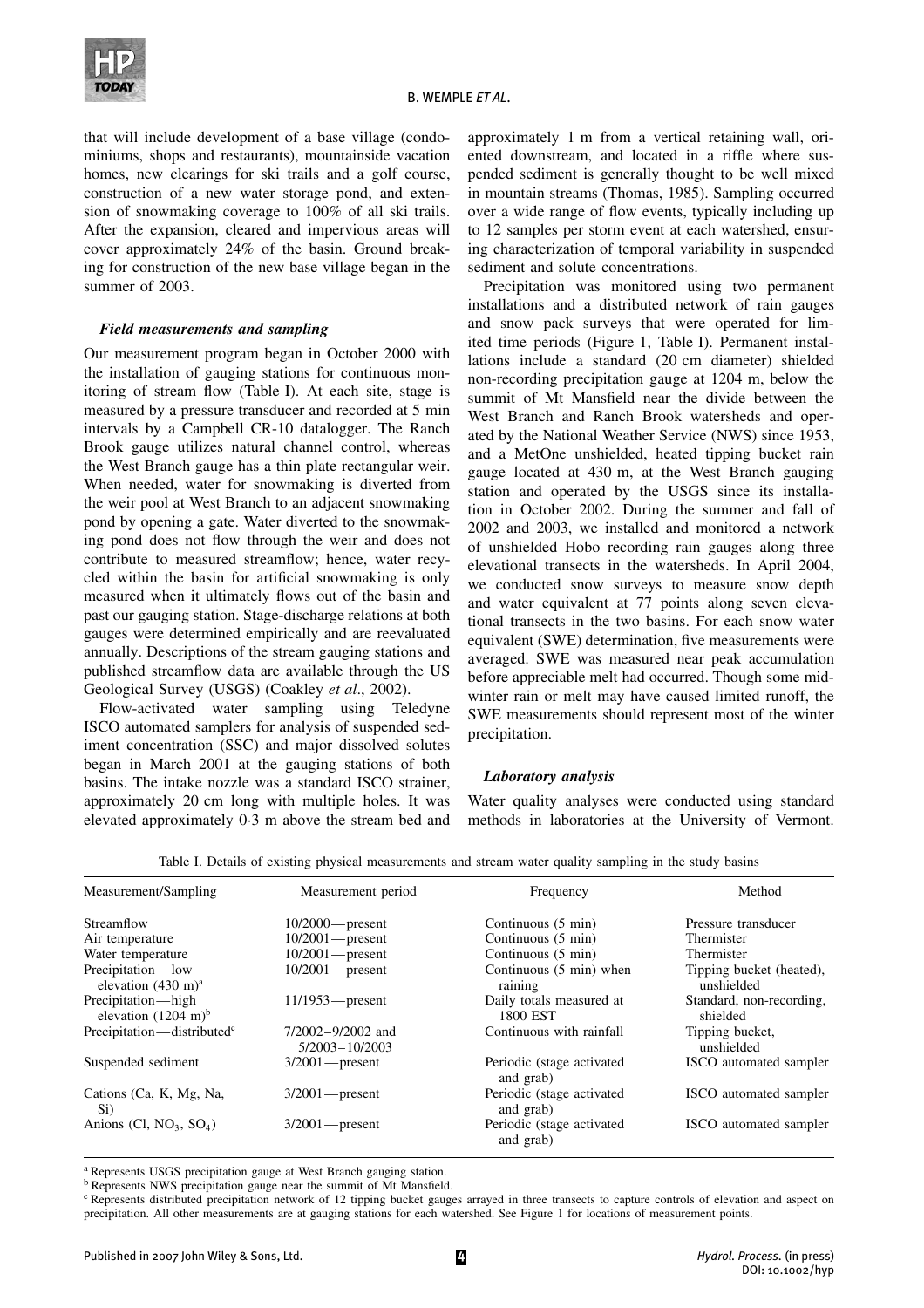

Total suspended solids were measured on 1-L samples filtered on 1.5-µm fibreglass filters and oven dried overnight at 105 °C. The organic fraction was determined by loss on ignition at 550 °C for 30 min. Major anion concentrations were measured on a Dionex 600DX model ion chromatograph (Dionex Corp., Sunnyvale, CA) with an AS14A anion column. Major cation and silicon concentrations were measured on a Perkin-Elmer Optima 3000DV Inductively-Coupled Plasma Optical Emissions Spectrometer (Perkin-Elmer, Norwalk, CT).

## *Data analysis*

Spatial patterns and elevation trends in precipitation distribution for the watersheds were assessed using measurements from the two permanent precipitation stations and our distributed precipitation monitoring network. Annual precipitation lapse rates were derived from the difference in precipitation depths recorded at the USGS and NWS stations in WY 2002 and 2003, when data from both sites were available. Trends in precipitation with elevation were assessed with linear regression models fit to data collected from our distributed network of Hobo rain gauges and the USGS and NWS stations for two periods: 1 month in summer, 2002 and 4 months in the summer and fall of 2003. Snow survey data were used to assess precipitation–elevation trends for the snow season spanning the period from 20, November 2003 (when a seasonal snowpack developed at 400 m) to 4, April 2004, when our survey was conducted.

Annual precipitation depths for each watershed were estimated from simple linear interpolation between the two continuously recording precipitation gauges of the USGS and NWS. The interpolation was accomplished by applying an annual precipitation lapse rate to the hypsometric curve of each watershed to determine an annual areally averaged precipitation depth. The annual lapse rate for WY 2002 and WY2003 was derived from the difference in annual precipitation totals at the two stations. For WY 2001, when precipitation was not measured at the USGS station, an average of the WY2002 and WY2003 lapse rate was used (Table II).

Artificial snowmaking water consumption was taken from values reported to the Vermont Agency of Natural Resources (ANR) by the resort operating in the

Table II. Annual precipitation totals (mm) and precipitation lapse rates (mm  $m^{-1}$  year<sup>-1</sup>) used in estimates of basin total precipitation depth. See Figure 1 for station locations

|         | Station (elevation)              |                                  |                      |  |
|---------|----------------------------------|----------------------------------|----------------------|--|
|         | <b>USGS</b><br>$(430 \text{ m})$ | <b>NWS</b><br>$(1204 \text{ m})$ | Lapse<br>rate        |  |
| WY 2001 |                                  | 1853                             | $0.893$ <sup>a</sup> |  |
| WY 2002 | 1395                             | 2018                             | 0.805                |  |
| WY 2003 | 1053                             | 1812                             | 0.981                |  |

<sup>a</sup> Precipitation depth not available for USGS station in WY2001. Lapse rate used in calculations is average of WY 2002 and WY2003 values.

West Branch watershed (unpublished data provided by J. Cueto, Hydrologist, Vermont ANR). Snowmaking water use is reported as a volume of water applied to the slopes from the snowmaking pond and was divided by area of the West Branch watershed and given as a depth in Table III.

Runoff metrics were determined from continuous hydrograph records. Annual water yield was summed from hourly discharge values and normalized to basin area. Spring runoff ('snowmelt') was determined in each basin by summing the discharge over the period from 15 March to 31 May. Runoff during this period is dominated by snowmelt, but also includes baseflow and rain-onsnow events.

Empirical equations were used to establish the relationship between streamflow and both solute and sediment concentrations in order to estimate annual fluxes (Table IV). Concentration–discharge relationships for dissolved solutes took the general form

$$
Y = b_0 + b_1 Q_J + b_2 \sin \tau + b_3 \cos \tau \tag{1}
$$

where Y is solute concentration,  $\tau$  is a time term equal to  $(2 \times \pi \times \text{day of year/365})$ ,  $Q_I$  is a transformation of the discharge (Q) of the form

$$
Q_J = 1/(1 + \beta Q) \tag{2}
$$

(after Johnson *et al.*, 1969), the  $b_i$  terms are regression coefficients, and the parameter  $\beta$  is estimated through optimization of the regression model given in (1). Use of the sine and cosine terms incorporates seasonal fluctuations in solute concentrations (Aulenbach and Hooper, 2006). The rating curves for total suspended solids took the form

$$
\ln Y = b_0 + b_1 \ln Q + b_2 \text{ season} + b_3 \text{ Ig}_Q
$$

$$
+ b_3 \text{ rising} + b_3 \text{ Ig}_R \tag{3}
$$

where  $lnY$  is the natural logarithm of the concentration suspended solids, lnQ is the natural logarithm of discharge (cfs); *season* is a binary variable set to 0 for the period from 1, December to 31, May and 1 otherwise; *rising* is a binary variable set to 1 on the rising limb of the hydrograph up to 2 h before the hydrograph peak, and 0 otherwise,  $I_{SQ}$  is an interaction term between season and discharge (season  $\times$  ln Q) and I<sub>SR</sub> is an interaction term between season and rising limb (season  $\times$  rising). Regression models were based on the 3 years of samples for solutes but only on samples collected during WY 2001 and WY 2002 for total suspended solids, to eliminate samples collected during late summer 2003 after construction activity began and substantial ground disturbance near the West Branch gauging station occurred. Annual suspended sediment and solute yields were computed from the continuous hydrograph record using regression-derived concentrations multiplied by the average hourly discharge and summed for the water year. Uncertainty ranges in annual load estimates were assessed using 95% confidence bounds for predictions of average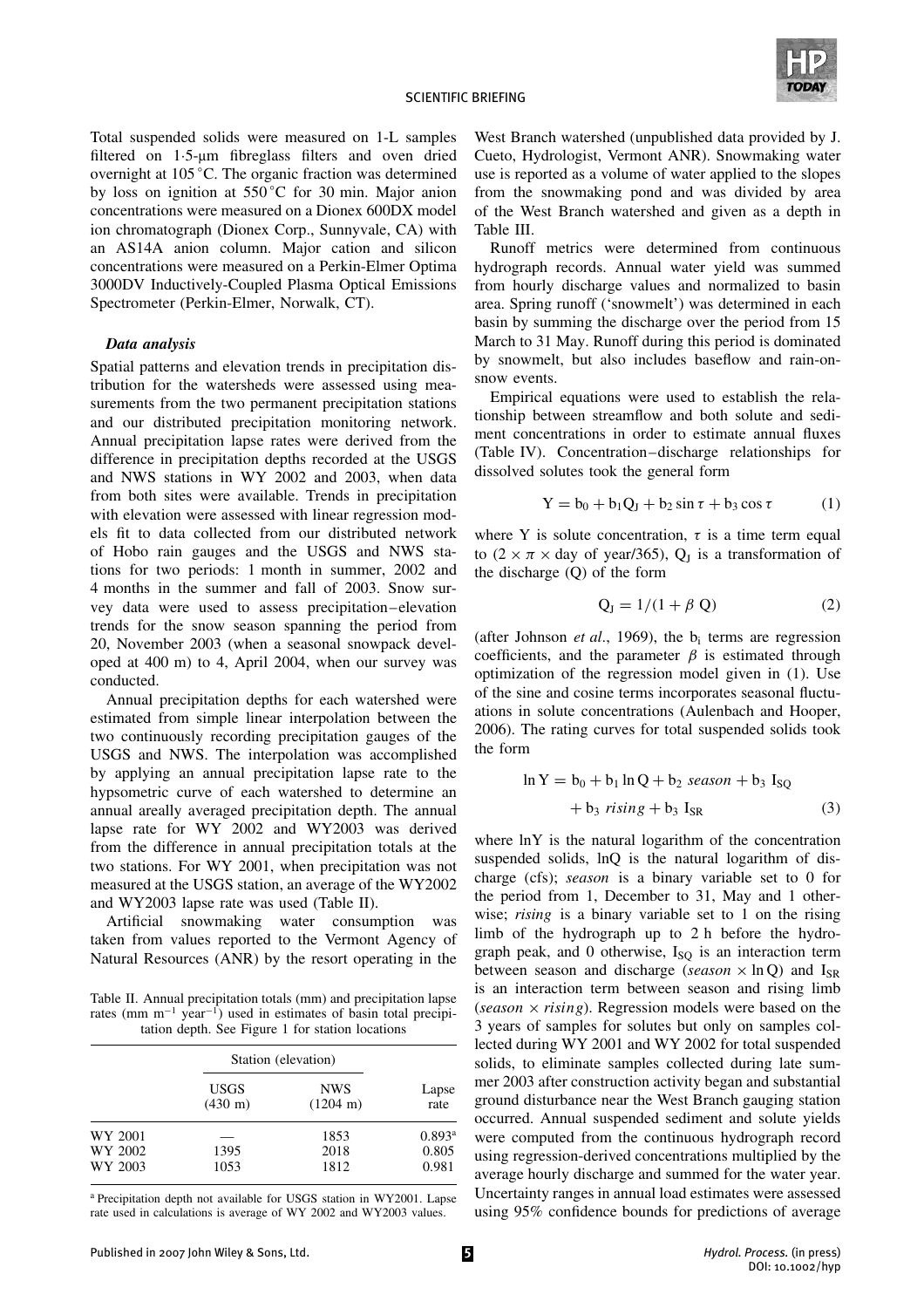

## B. WEMPLE *ET AL*.

Table III. Estimates of water balance terms for the Ranch Brook and West Branch watersheds, water years 2001–2003

|                                |          | Ranch Brook |          |          | West Branch |          |  |
|--------------------------------|----------|-------------|----------|----------|-------------|----------|--|
|                                | WY<br>01 | WY<br>02    | WY<br>03 | WY<br>01 | WY<br>02    | WY<br>03 |  |
| Precipitation depth (mm)       | 1404     | 1613        | 1318     | 1449     | 1653        | 1368     |  |
| Runoff depth (mm)              | 872      | 1173        | 958      | 1190     | 1416        | 1132     |  |
| Runoff/precip ratio            | 0.62     | 0.73        | 0.73     | 0.82     | 0.86        | 0.83     |  |
| Precip-runoff (mm)             | 532      | 440         | 360      | 259      | 237         | 236      |  |
| Snowmaking depth (mm)          |          |             |          | 47       | 45          | 53       |  |
| Snowmaking/natural precip      |          |             |          | 0.03     | 0.03        | 0.04     |  |
| Snowmelt depth (mm)            | 442      | 554         | 458      | 569      | 699         | 575      |  |
| Fraction of runoff as snowmelt | 0.51     | 0.47        | 0.48     | 0.50     | 0.49        | 0.51     |  |

Table IV. Regression models for solutes and suspended load concentrations. See text for definition of regression terms

| Variable<br>(units)      |                 | Regression coefficients (and standard errors) |                |               |               |            |            | Adj             |             |
|--------------------------|-----------------|-----------------------------------------------|----------------|---------------|---------------|------------|------------|-----------------|-------------|
|                          | WS <sup>a</sup> | Constant                                      | $Q_{J}$        | $\sin \tau$   | $\cos \tau$   |            |            | $\beta^{\rm b}$ | $R^{\rm b}$ |
| $Na$ (mg/L)              | RB              | $0.56~(0.02)^c$                               |                |               |               |            |            |                 |             |
|                          | WB              | $-0.51(0.42)$                                 | 17.24(0.94)    | 3.89(0.26)    | 3.20(0.53)    |            |            | 0.075           | 0.63        |
| $Ca \ (mg/L)$            | RB              | 1.73(0.04)                                    | 1.63(0.09)     | 0.05(0.02)    | 0.37(0.05)    |            |            | 0.13            | 0.58        |
|                          | WB              | 2.29(0.01)                                    | 6.04(0.22)     | 0.58(0.06)    | 0.55(0.13)    |            |            | 0.075           | 0.73        |
| $Mg$ (mg/L)              | <b>RB</b>       | 0.33(0.01)                                    | 0.35(0.02)     | 0.02(0.01)    | 0.10(0.01)    |            |            | 0.155           | 0.53        |
|                          | <b>WB</b>       | 0.37(0.02)                                    | 0.84(0.03)     | 0.09(0.01)    | 0.11(0.02)    |            |            | 0.055           | 0.71        |
| $K$ (mg/L)               | <b>RB</b>       | $0.46~(0.06)^c$                               |                |               |               |            |            |                 |             |
|                          | WB              | $0.51 (0.01)^c$                               |                |               |               |            |            |                 |             |
| <b>RB</b><br>$Si$ (mg/L) |                 | 0.96(0.04)                                    | 1.20(0.10)     | $-0.07(0.03)$ | 0.02(0.05)    |            |            | 0.14            | 0.40        |
|                          | WB              | 0.94(0.03)                                    | 1.17(0.06)     | $-0.08(0.02)$ | 0.16(0.03)    |            |            | 0.065           | 0.66        |
| RB<br>$NO3$ (mg/L)       |                 | 0.41(0.02)                                    | 1.17(0.42)     | 0.31(0.02)    | 0.26(0.03)    |            |            | 5.01            | 0.63        |
|                          | WB              | 0.52(0.01)                                    | $-0.01(0.002)$ | 0.29(0.01)    | 0.19(0.03)    |            |            | 0.275           | 0.67        |
| $SO_4$ (mg/L)            | RB              | 1.12(0.02)                                    | 0.67(0.04)     | $-0.09(0.01)$ | 0.17(0.02)    |            |            | 0.12            | 0.71        |
|                          | WB              | 1.42(0.03)                                    | 1.08(0.06)     | $-0.08(0.02)$ | 0.17(0.04)    |            |            | 0.055           | 0.58        |
| $Cl$ (mg/L)              | <b>RB</b>       | $0.40~(0.02)^c$                               |                |               |               |            |            |                 |             |
|                          | WB              | $-3.85(0.74)$                                 | 29.67(1.47)    | 7.00(0.44)    | 6.08(0.93)    |            |            | 0.05            | 0.61        |
|                          |                 | Constant                                      | lnQ            | Season        | $I_{SQ}$      | Rising     | $I_{SR}$   |                 |             |
| $SSC$ (mg/L)             | RB              | $-2.25(0.43)$                                 | 1.03(0.11)     | 3.31(0.54)    | $-1.03(0.15)$ | 0.01(0.26) | 0.92(0.37) |                 | 0.36        |
|                          | WB              | $-1.32(0.42)$                                 | 0.82(0.11)     | 3.85(0.60)    | $-1.07(0.15)$ | 1.08(0.28) | 0.86(0.40) | —               | 0.40        |

<sup>a</sup> Watershed: RB, Ranch Brook; WB, West Branch.

<sup>b</sup> Transformation parameter for flow variable  $Q_J = 1/(1+\beta Q)$  (Q in cfs).

<sup>c</sup> Denotes average concentration values used for variables with no significant relationship to discharge or season.

solute or sediment concentration at each hourly discharge value over the 3-year period of record, multiplied by the average hourly discharge, and summed for the water year. Annual solute inputs in precipitation and dry deposition were estimated using the regional model of Ollinger *et al*. (1993).

## **Results**

## *Hydrology*

Precipitation is relatively evenly distributed through the year in our study area and increases substantially with elevation (Figure 3). Monthly precipitation averaged 102 mm for the 2 years monitored during our study at the USGS gauge at 430 m, and 160 mm for the 3 years of our study at the NWS gauge at 1204 m, a difference of roughly  $0.075$  mm m<sup>-1</sup> month<sup>-1</sup> or 0 $899$  mm  $m^{-1}$  year<sup>-1</sup>. These trends vary slightly on a year-to-year basis with precipitation increasing 0.804 mm  $m^{-1}$  year<sup>-1</sup>

in WY2002 and 0.9815 mm  $m^{-1}$  year<sup>-1</sup> in WY2003 (Table II). Winter precipitation recorded at the NWS station between 1, December and 30, April the period when snowfall typically occurs, totaled 46% of annual precipitation at this station in WY01 and 36% of annual precipitation in WY02 and WY03

Our distributed precipitation measurements show similar trends in increasing precipitation with elevation and suggest some differences between basins in winter precipitation patterns. Rainfall increased 0.0024 mm  $m^{-1}$  day<sup>-1</sup> (0.876 mm m<sup>-1</sup> year<sup>-1</sup>) for a 30-day period in fall, 2002 and 0 $\cdot$ 0018 mm m<sup>-1</sup> day<sup>-1</sup> (0.675 mm  $m^{-1}$  year<sup>-1</sup>) for a 4-month period in summer/fall of 2003 (Figure 4). During these two monitoring periods, no differences between basins were apparent in the rainfall depths. In contrast, snowpack measurements recording 4Ð5 months of snow accumulation in the winter of 2003–2004 indicate significant differences between basins in the relationship between precipitation and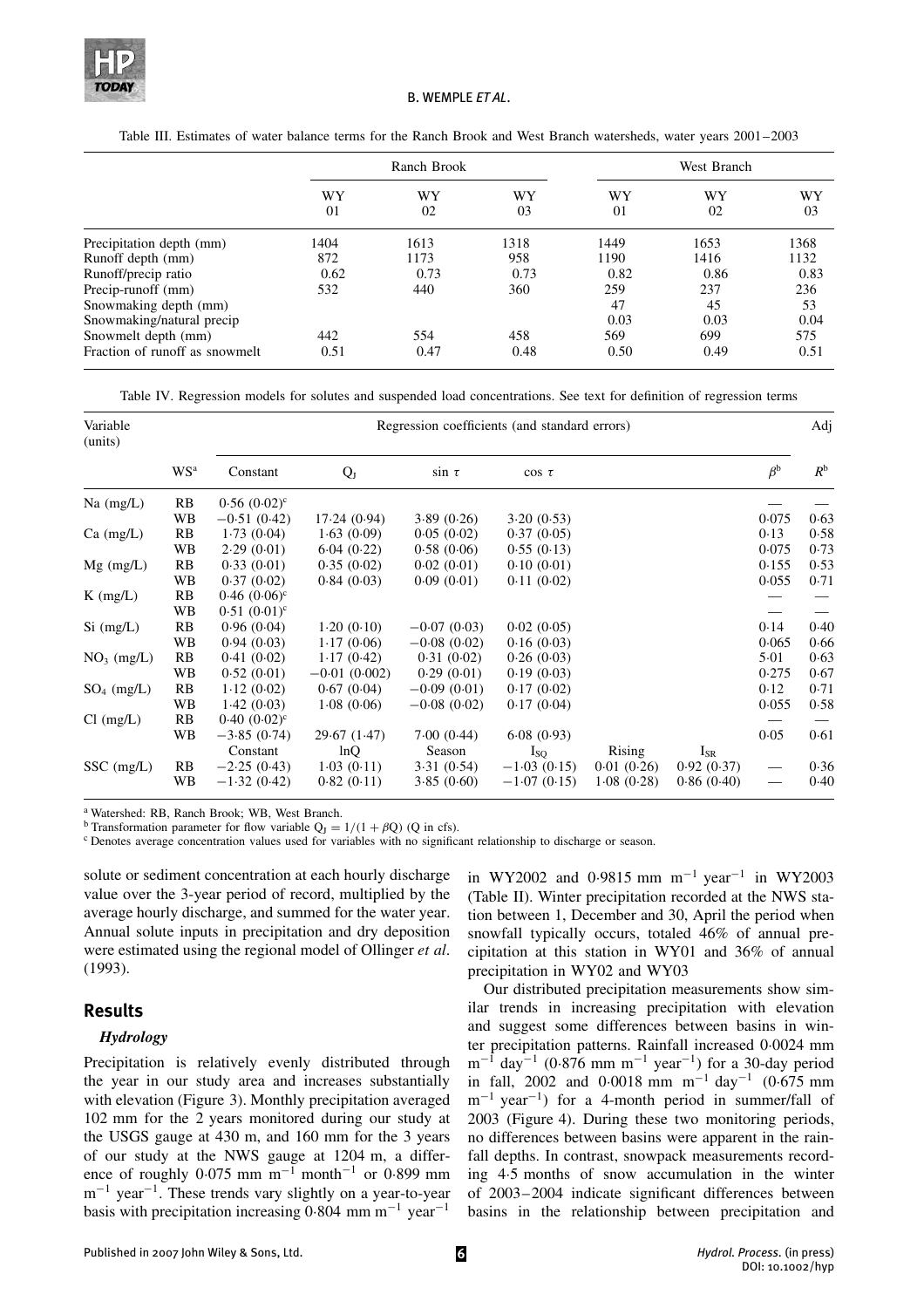

#### SCIENTIFIC BRIEFING



Figure 3. Monthly precipitation totals measured at the USGS and NWS precipitation gauges for water years 2001–2003. Note, precipitation was not measured at the USGS gauge in WY 2001

elevation, although the magnitude of these lapse rates is probably overestimated, since they were made after some melt had occurred at lower elevations (Figure 5).

Areally averaged estimates of annual precipitation over the three-year study period ranged from 1368–1653 mm in West Branch and from 1318–1613 mm in Ranch Brook (Table III). The slightly higher estimates at West Branch are due to its higher elevation distribution (Figure 2). Artificial snowmaking represents a small fraction of the annual water balance at only 3–4% of the natural precipitation in this basin (Table III).

Runoff for the 3-year period ranged from 1132 to 1416 mm in West Branch and from 872 to 1173 mm in Ranch Brook (Table III). The difference in annual runoff between the basins ranged from 174 to 318 mm and was most pronounced in WY 2001 when water yield from West Branch was 36% greater than from Ranch Brook. In WY 2002 and WY 2003, water yield from West Branch was roughly 20% greater than from Ranch Brook. Snowmelt is an important component of annual runoff, representing roughly 50% of total annual runoff in each basin for all three water years.

The difference between precipitation (P) and runoff (Q) differed considerably for the two basins (Table III). P–Q averaged 444 mm in Ranch Brook



Figure 4. Measurements and trend lines from distributed precipitation monitoring (a) 18 September–17 October 2002 and (b) 16 June–14 October 2003. See Figure 1 for locations of rain gauges



Figure 5. Snow water equivalent (cm) as a function of elevation for snow cores sampled on 4 April 2004 and trend lines for West Branch and Ranch Brook measurements. Slopes of the trend lines are significantly different ( $p < 0.05$ ). Note that winter precipitation measured by the heated tipping bucket at West Branch gauge exceeded SWE at this elevation on 4 April 2004, indicating prior snowmelt or rain-on-snow at lower elevations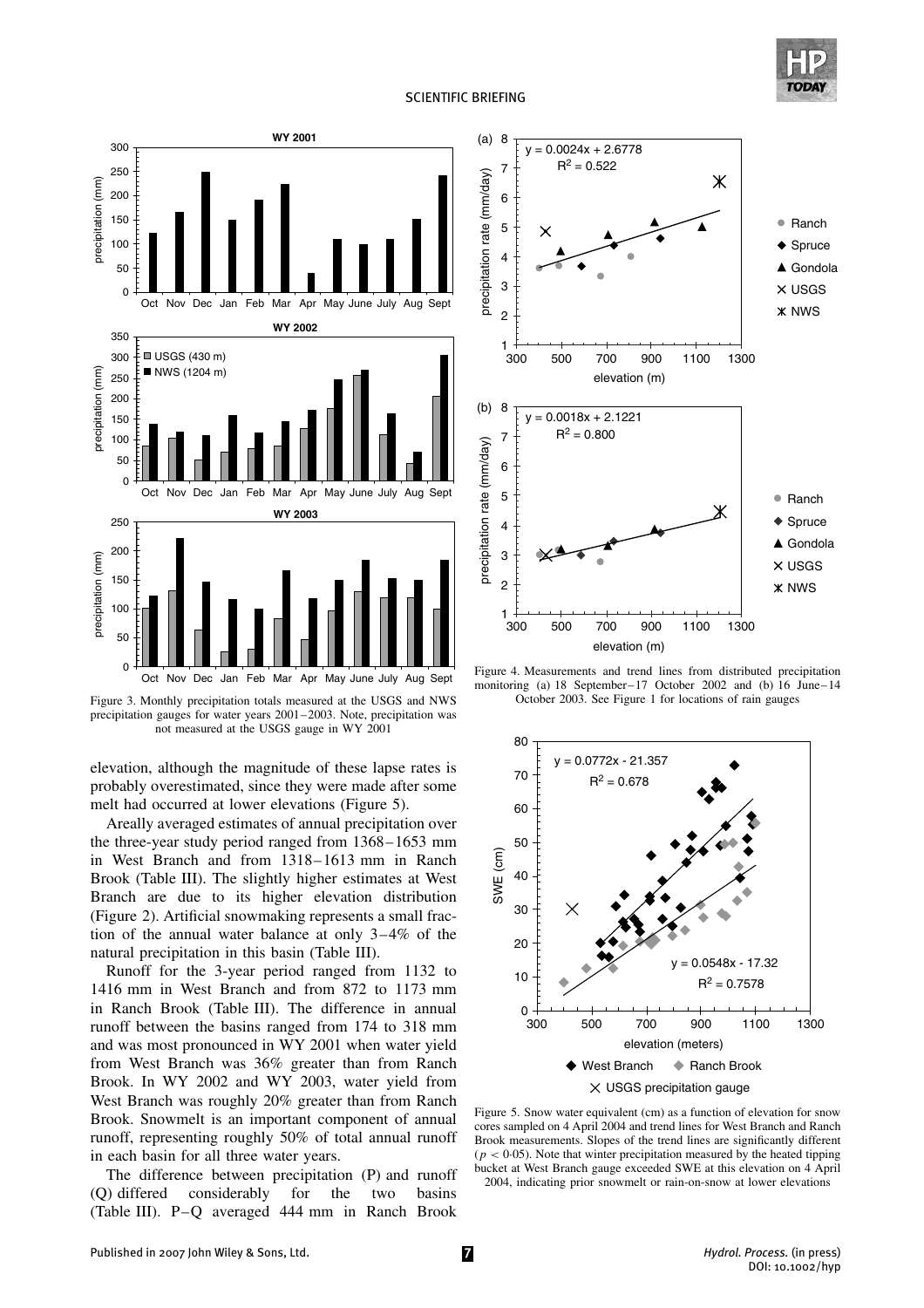

and 244 mm in West Branch, a difference of 200 mm/ year, but year-to-year differences in P–Q between the two basins varied considerably, ranging from 273 mm in WY01 to only 124 mm in WY03.

## *Suspended sediment*

Suspended sediment concentrations during spring snowmelt and summer/fall storms displayed seasonal and inter-basin differences (Figure 6). Sediment concentrations remained relatively low in both watersheds during the spring snowmelt period and were relatively insensitive to changes in discharge, a result that is likely due to the ground surface protection provided by snow cover. During storms in summer and fall, sediment concentrations increased in both watersheds on the rising limb of storm hydrographs, peaking in advance of the runoff peak, a pattern common in streams with limited sediment supply. Despite this common pattern during rainfall events, sediment concentrations were consistently higher in West Branch than in Ranch Brook throughout the 3 year study period (Figure 7). During the summer of 2003, after construction began in West Branch, sediment concentrations reached higher levels than noted in the previous 2 years. Estimated suspended sediment yields averaged 163 kg/ha/year in West Branch and 61 kg/ha/year in Ranch Brook over the 3-year study period (Figure 8). Uncertainty in these estimates is great, however, owing to the wide variation in sediment concentrations over sampled discharges and the marginal explanatory power of the regression model used to relate sediment concentration to discharge (Figure 8; Table IV).

## *Major solute chemistry*

In both basins, all major solutes except nitrate varied inversely with stream discharge. Nitrate generally increased with increasing flow. Solute concentrations were more strongly linked to stream discharge at West Branch than at Ranch Brook, as evidenced by the generally higher percent variance explained by the regression models (Table IV). Where significant, regression models explained roughly 60–70% of the variance in solute

concentrations, and thus provided an excellent basis for the solute flux calculations. The regression models were dominated by the discharge term, but also contained a seasonal component that generally accounted for about 10% of the variance. For Na and Cl, highly significant models were developed for West Branch while none was possible for Ranch Brook. Neither basin yielded a significant model for K (Table IV).

Input fluxes in precipitation, as estimated from the Ollinger *et al*. (1993) regional model, were similar for the two basins. The model estimates average annual solute concentrations in precipitation based on latitude and longitude, and assumes concentration does not vary with elevation. West Branch thus had slightly higher inputs of all solutes because of its higher precipitation. Inputs were generally small relative to streamwater outputs, except for sulfate and nitrate, for which inputs and outputs were similar in magnitude (Figure 8).

Output fluxes in streamwater were higher for all solutes in all three water years at West Branch compared to Ranch Brook, by factors generally ranging from 1.2 to 2.5 (Figure 8). However, fluxes of Na and Ca were about an order of magnitude greater at West Branch as a result of deicing salt applications in the West Branch basin. Despite the seasonal (winter) application of deicing salts, elevated Cl concentrations persisted throughout the year in West Branch stream water (Figure 6). The excess solute flux at West Branch relative to Ranch Brook was more than could be explained by the greater water flux at West Branch, except for Si, where the differential was about equal to that of water. Uncertainty in the estimates of annual solute yields was greatest for Na and Cl in West Branch and quite small for all other solutes in both watersheds (Figure 8).

## **Discussion**

Hydrological and chemical patterns in the control watershed correspond well to observations from other studies in the northeastern US, indicating that these basins represent an excellent setting for the study of high-elevation



Figure 6. Hydrographs (lines) and concentrations of suspended sediment (boxes) and chloride (crosses) in the Ranch Brook (grey lines and symbols) and West Branch (black lines and symbols) basins during spring snowmelt and summer storms in 2003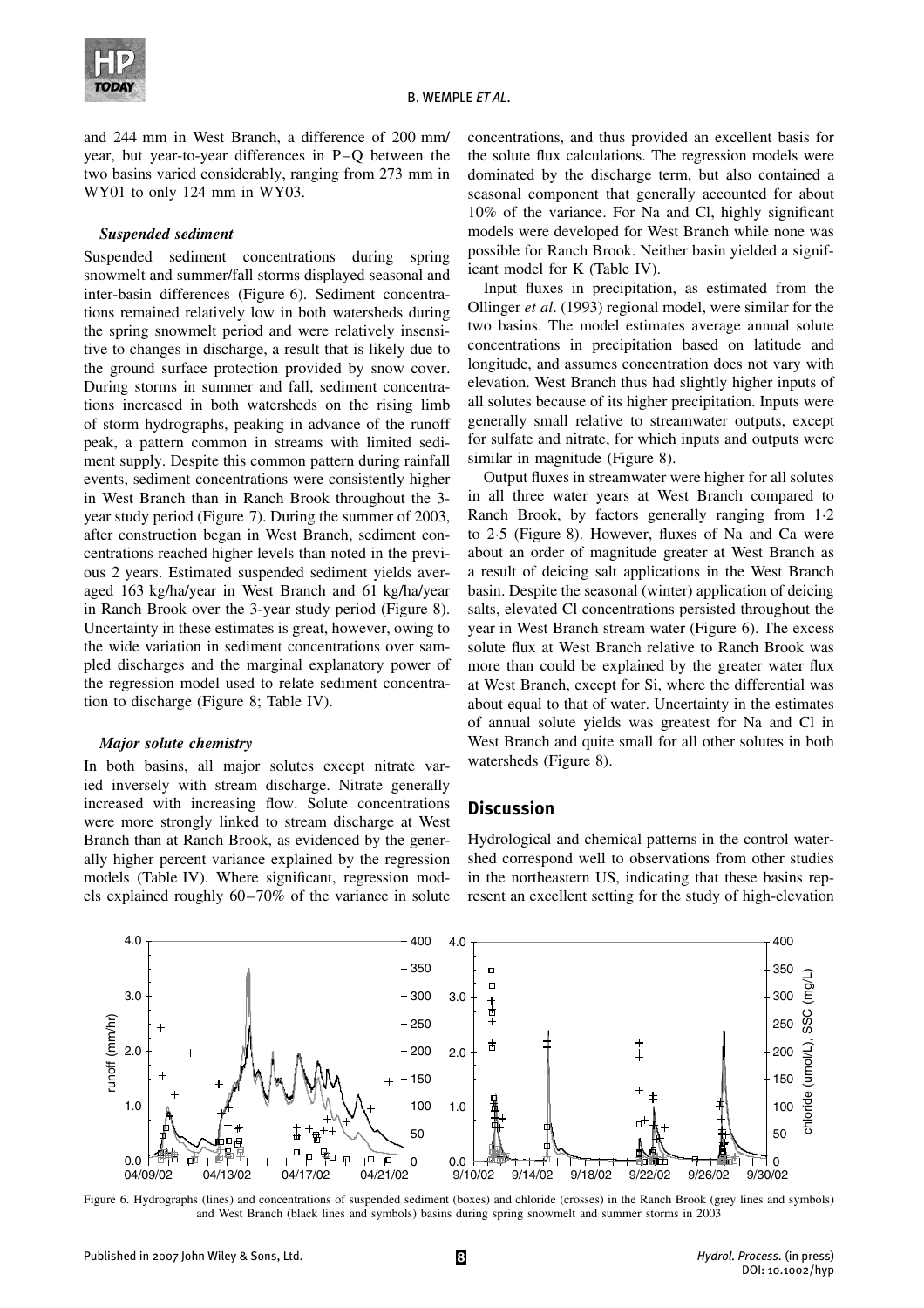#### SCIENTIFIC BRIEFING





Figure 7. Mean  $(\pm 2)$  standard errors) concentration of suspended sediment for samples collected during spring snowmelt (grey bars) and summer/fall storms (black bars) for water years 2001–2003. Note, samples are not collected between late November and early March when streams are frozen

development for generalization to the region. Precipitation lapse rates noted here agree closely with those documented by Dingman (1981) and Ollinger *et al*. (1995) for the region. The difference between precipitation and runoff (P–Q) in Ranch Brook falls within the range noted by Dingman (1981) for other New England watersheds, and the average value of P–O in Ranch Brook. 444 mm/year, is comparable to estimates of evapotranspiration at the Hubbard Brook Experimental Forest in New Hampshire (Likens and Bormann, 1995). Annual water yield in Ranch Brook is at the upper range of observed values in the eastern US (Sopper and Lull, 1965) but not beyond what might be expected for basins at this elevation (Dingman, 1981). The fluxes of all solutes in Ranch Brook are comparable to those reported at Hubbard Brook (Likens and Bormann, 1995). These findings suggest that these basins are generally representative of base-poor sites in the northeastern US and that results noted here may be extended to similar environments throughout the region.

Solute fluxes in stream water (Figure 8) generally reflect the regionally elevated levels of nitrate and sulfate in atmospheric deposition and the fairly low base cation fluxes expected from low weathering rates of the unreactive gneiss bedrock, highlighting certain regional behaviours. Streamwater outputs of cations at Ranch Brook were about an order of magnitude greater than precipitation inputs, except only a 3- to 4-fold increase for Na. Nitrate export is somewhat less than the total estimated N deposition (wet plus dry), suggesting some watershed retention of nitrogen, although dissolved organic nitrogen is an additional output that was not measured. Some N retention would be expected in an aging second growth forest (Aber *et al*., 1998). The somewhat greater nitrate fluxes at West Branch could potentially be a result of nitrate loading from septage or other anthropogenic sources, and/or from net mineralization due to land disturbance on the mountain. Sulfate export is in approximate balance with estimated S inputs at Ranch Brook, as is typical for northeastern USA watersheds (Rochelle *et al*., 1987; Likens and Bormann, 1995). The greater export of sulfate at West Branch is most likely caused by the weathering of sulfides in the Hazens Notch Formation which underlies most of that basin.

Some patterns in water quality dynamics noted here are consistent with differences in land use in the two basins and suggest some detectable water quality effects of the existing ski area. Annual sediment yield in the developed basin exceeded that in the control basin by a factor greater than 2.5, and output fluxes of all solutes in the developed basin exceeded those in the control basin, owing either to greater water fluxes or contamination of streamwater by deicing salts. Higher concentrations of suspended sediment and chloride at West Branch reflect the contributions of road surfaces and parking lots that receive high traffic levels and are located close to streams. The contribution of suspended sediment from developed surfaces was evidenced by marked increases in suspended sediment concentrations in water samples collected after ground breaking on new development in the summer of 2003. Na and Cl fluxes were an order of magnitude greater at West Branch from deicing salts, but the molar Na/Cl ratio at West Branch was less than  $1·0$ , indicating that some of the added Na exchanged for Ca and Mg on soil exchange sites (Shanley, 1994). This mechanism may explain the differentially greater export of Ca and Mg at West Branch relative to Si and K. The greater flux of the latter two solutes is in proportion to the greater water flux.

Differences in annual water yield between the two basins ranged from 18 to 36% and were greater than we expected based on regional studies of forest treatment effects on water yield (Hornbeck *et al*., 1993). Three possible explanations exist for the greater-than-expected differences in runoff in West Branch relative to Ranch Brook: (1) less groundwater loss or extra-basin groundwater inputs; (2) greater precipitation capture; or (3) less evapotranspiration and lower recharge due to forest removal and runoff over impervious surfaces. Dingman (1981) speculated that groundwater loss may be common in high-elevation watersheds, based on a regional water balance analysis. It seems unlikely that groundwater losses at Ranch Brook explain differences in water yield, since water yield at this site is already at the upper margin of annual runoff in the region at this elevation. It is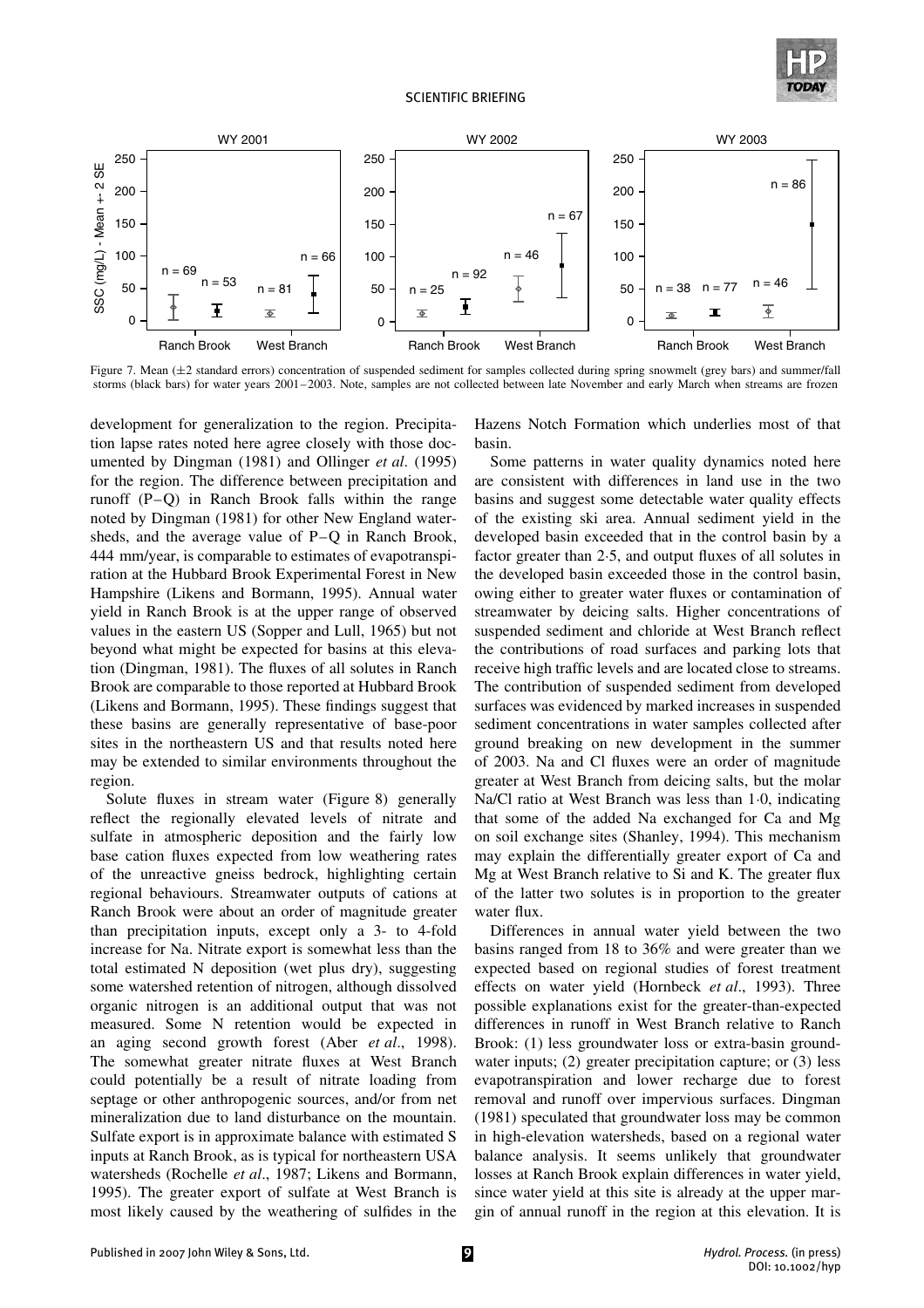



Figure 8. Annual estimated precipitation inputs (dotted bars) and calculated streamwater outputs for Ranch Brook (white bars) and West Branch (grey bars) for solutes and suspended sediment. Wet and dry deposition inputs are estimated as described in Ollinger *et al*. (1993). For nitrate and sulfate inputs, wet (heavy dots) and dry (light dots) depositions are shown. Inputs were computed separately for each basin but are presented in a single bar representing basin averages because differences were relatively minor. Error bars on streamwater outputs are uncertainty ranges for annual estimates based on 95% confidence intervals of hourly concentration predictions from regression models (see text for explanation)

possible, though, that West Branch captures groundwater from outside the surface watershed boundaries. Recent field studies indicate that streamflow in West Branch has a chemical signature that more closely matches deep groundwater than in Ranch Brook (Zinni, 2006), but we do not have sufficient data to determine whether any of this water originates from outside the basin. Another possible explanation for the differential water yield is error in our precipitation estimates. Our estimate of basin-average precipitation does not incorporate the known influences of other factors including slope, aspect, radiation, wind and vegetation (Wooldridge *et al*., 1996; Elder *et al*., 1998, Winstral *et al*., 2002) since we lack these data at our study sites, and does not incorporate more sophisticated estimation approaches (Dingman *et al*., 1988; Daly *et al*., 1994; Erxleben *et al*., 2002) that have been applied at sites with denser networks of meteorological stations and measured variables. We cannot quantify the uncertainty in our precipitation estimates and we have not incorporated seasonal differences in precipitation variability. The snow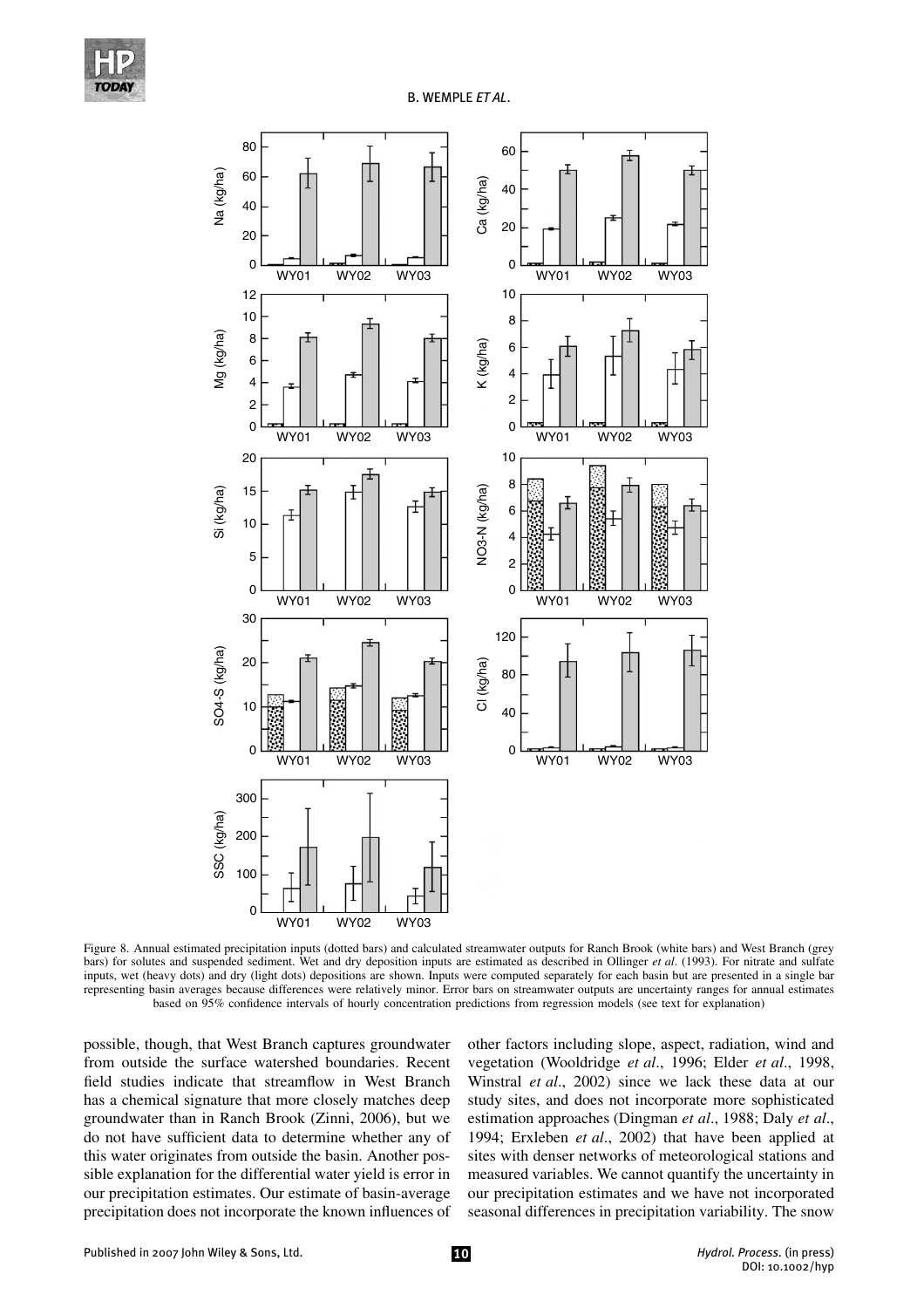

survey data for 2004 indicate that snow water equivalent was significantly greater in West Branch than in Ranch Brook (Figure 5). The higher water yield from the West Branch watershed may be due, in part, to greater precipitation input to this basin. This seems a likely scenario but one that requires expanded precipitation monitoring to verify. Finally, the spatial configuration of clearing and development in West Branch may enhance differences in water yield relative to Ranch Brook. Hornbeck *et al*. (1993) note that optimal configuration of clearings, particularly when clearings are made in large blocks near the watershed outlet, appears to have the effect of enhancing water yield for a given area cut. At West Branch, the configuration of clearings, including trails that are oriented along slope gradients and impervious areas situated near the watershed outlet, probably interact to efficiently convert precipitation to runoff.

This study lacks the control of a traditional pairedwatershed study, in that there was no pre-development monitoring period; hence we cannot, with confidence, attribute all differences noted here to existing forest clearing and ski resort development. Differences in basin hypsometry, precipitation capture or groundwater fluxes may explain some of the difference in water yield. Elevated yield of sulfate in West Branch can be attributed to pyrite in the bedrock within this basin. Other subtle differences in watershed conditions can be expected, as reflected in regional comparisons of forested watersheds (Sopper and Lull, 1965). We can, however, see clear differences in some aspects of water quality that are consistent with the current land use conditions in the West Branch basin.

The results of this study are important in at least three respects. First, there exist few high-elevation hydrologic observatories for studying watershed processes in northeastern US, despite the recognised importance of elevation in determining hydrologic behaviour in the region (Dingman, 1981). In fact, previous analyses in the region noted that only four long-term stream gauging stations located at mean basin elevations at or above 700 meters exist in Vermont and New Hampshire (Dingman, 1981; Olson, 2002). This study provides an important baseline dataset for high-elevation hydrologic processes. Second, there is little scientific literature specifically addressing the effects of recreational or resort development in mountain settings, particularly in eastern North America. Our results provide insight into how alpine ski resort development affects hydrology and water quality and could be used as a basis for understanding the effects of suburban development in the mountain landscape, a trend that is increasingly common in this and other regions (Stein *et al*., 2005). Finally, models and analytical methods applied to evaluating development effects are often unsuitable for the mountain setting in that they lack algorithms to treat snow pack accumulation and ablation, obscure a range of hydrologic processes through empirical approaches to rainfall/runoff relationships, and are largely unvalidated against observed conditions (due to the lack of a high-elevation monitoring network). This study provides a baseline dataset for model development and validation for future research and management decision making in high-elevation landscapes.

## **Acknowledgements**

This research was funded by grants from the Vermont Monitoring Cooperative, the Vermont EPA-EPSCoR program and the Vermont Water Resources and Lake Studies Centre (through the USGS Water Resource Institute program). We gratefully acknowledge the assistance of R. Apple, J. Cueto, S. Lawson, K. Musselman and S. Wilmot, and the cooperation of the Vermont Department of Forests, Parks and Recreation (Agency of Natural Resources) and Stowe Mountain Resort for providing access to research sites. K. Gardner, J. Risely, L. Dingman and two anonymous reviewers provided helpful comments on earlier drafts of the manuscript.

## **References**

Aber JD, McDowell WH, Nadelhoffer KJ, Magill A, Berntson G, Kamakea M, McNulty SG, Currie W, Rustad L, Fernandez I. 1998. Nitrogen saturation in temperate forest ecosystems: hypotheses revisited. *BioScience* **48**: 921–934.

Allen GW. 1989. *Soil Survey of Chittenden County, Vermont*. United States Department of Agriculture, Soil Conservation Service. Washington, DC, USA; 149.

Aulenbach BT, Hooper RP. 2006. The composite method: an improved method for stream-water solute load estimation. *Hydrological Processes* 20: 3029–3047. DOI 10-1002/hyp.6147.

Babcock RD. 1981. *Soil Survey of Lamoille County, Vermont*. United States Department of Agriculture, Soil Conservation Service. Washington, DC, USA; 152.

Chase JE. 1984. *The physical characteristics and meltwater output from a snow cover compacted by ski-area operations*. MS thesis, University of New Hampshire, Durham, NH, USA.

Christman RA. 1959. *Geology of the Mount Mansfield Quadrangle Vermont*. Vermont Geological Survey, Vermont Development Commission: Montpelier, VT, Bulletin No. 12.

Coakley MF, Ward SL, Hilgendorf GS, Kiah RG. 2002. *Water resources data, New Hampshire and Vermont, Water Year 2001* , Open File Report NH-VT-01-1. U. S. Geological Survey: Washington, DC, USA.

Daly C, Neilson RP, Phillips DL. 1994. A statistical-topographic model for mapping climatological precipitation over mountainous terrain. *Journal of Applied Meteorology* **33**: 140–158.

Dingman SL. 1981. Elevation: a major influence on the hydrology of New Hampshire and Vermont, USA. *Hydrological Sciences Bulletin* **26**: 399–413.

Dingman SL, Seely-Reynolds D, Reynolds RC III. 1988. Application of kriging to estimation of mean annual precipitation in a region of orographic influence. *Water Resources Bulletin* **24**(2): 329–339.

Eisel LM, Mills KD, Leaf CF. 1988. Estimated consumptive loss from man-made snow. *Water Resources Bulletin* **24**(4): 815–820.

Eisel LM, Bradley KM, Leaf CF. 1990. Estimated runoff from man-made snow. *Water Resources Bulletin* **26**(3): 519–526.

Elder K, Rosenthal W, Davis RE. 1998. Estimating the spatial distribution of snow water equivalence in a montane watershed. *Hydrological Processes* **12**: 1793–1808.

Erxleben J, Elder K, Davis R. 2002. Comparison of spatial interpolation methods for estimating snow distribution in the Colorado Rocky Mountains. *Hydrological Processes* **16**: 3627–3649.

Gosz JR. 1977. Effects of ski area development and use on stream water quality of the Santa Fe Basin, New Mexico. *Forest Science* **23**(2):  $167 - 179.$